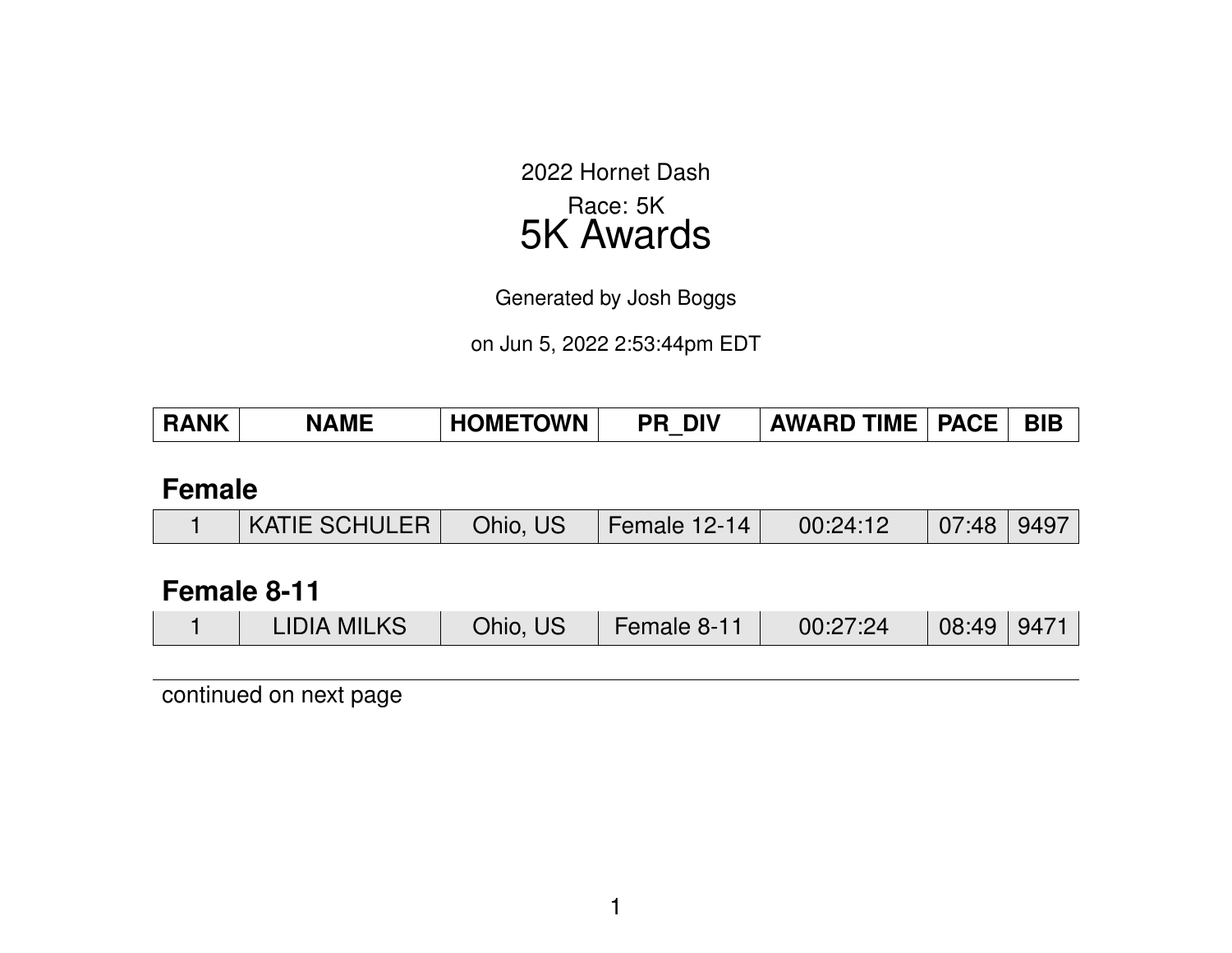#### continued from previous page

| <b>RANK</b>  | <b>NAME</b>           | <b>HOMETOWN</b> | <b>PR DIV</b> | <b>AWARD TIME   PACE</b> |                  | <b>BIB</b>      |  |  |  |
|--------------|-----------------------|-----------------|---------------|--------------------------|------------------|-----------------|--|--|--|
| Female 12-14 |                       |                 |               |                          |                  |                 |  |  |  |
|              | KATIE SCHULER         | Ohio, US        | Female 12-14  | 00:24:12                 | <del>07:48</del> | <del>9497</del> |  |  |  |
|              | <b>LANA WOJTOWICZ</b> | Ohio, US        | Female 12-14  | 00:24:14                 | 07:48            | 8265            |  |  |  |

### **Female 15-19**

|  | <b>LILLY GOZZARD</b> | Ohio, US. | Female $15-19$ | 00:29:44 | 09:35   9449 |  |
|--|----------------------|-----------|----------------|----------|--------------|--|
|--|----------------------|-----------|----------------|----------|--------------|--|

# **Female 20-29**

|  | <b>MEGAN HENNESSEY</b> | Ohio, US | Female 20-29 | 00:32:33 | 10:29   9457 |  |
|--|------------------------|----------|--------------|----------|--------------|--|
|--|------------------------|----------|--------------|----------|--------------|--|

### **Female 30-39**

|  | ELISE MCMICHAEL   Wadsworth, OH   Female 30-39 |  |  | 00:27:29 | $\vert$ 08:51 9462 |  |
|--|------------------------------------------------|--|--|----------|--------------------|--|
|--|------------------------------------------------|--|--|----------|--------------------|--|

# **Female 40-49**

|  | <b>STEPHANIE LANIE</b> | Ohio, US | Female 40-49 $\parallel$ | 00:24:13 | $\mid$ 07:48   8126 |  |
|--|------------------------|----------|--------------------------|----------|---------------------|--|
|--|------------------------|----------|--------------------------|----------|---------------------|--|

continued on next page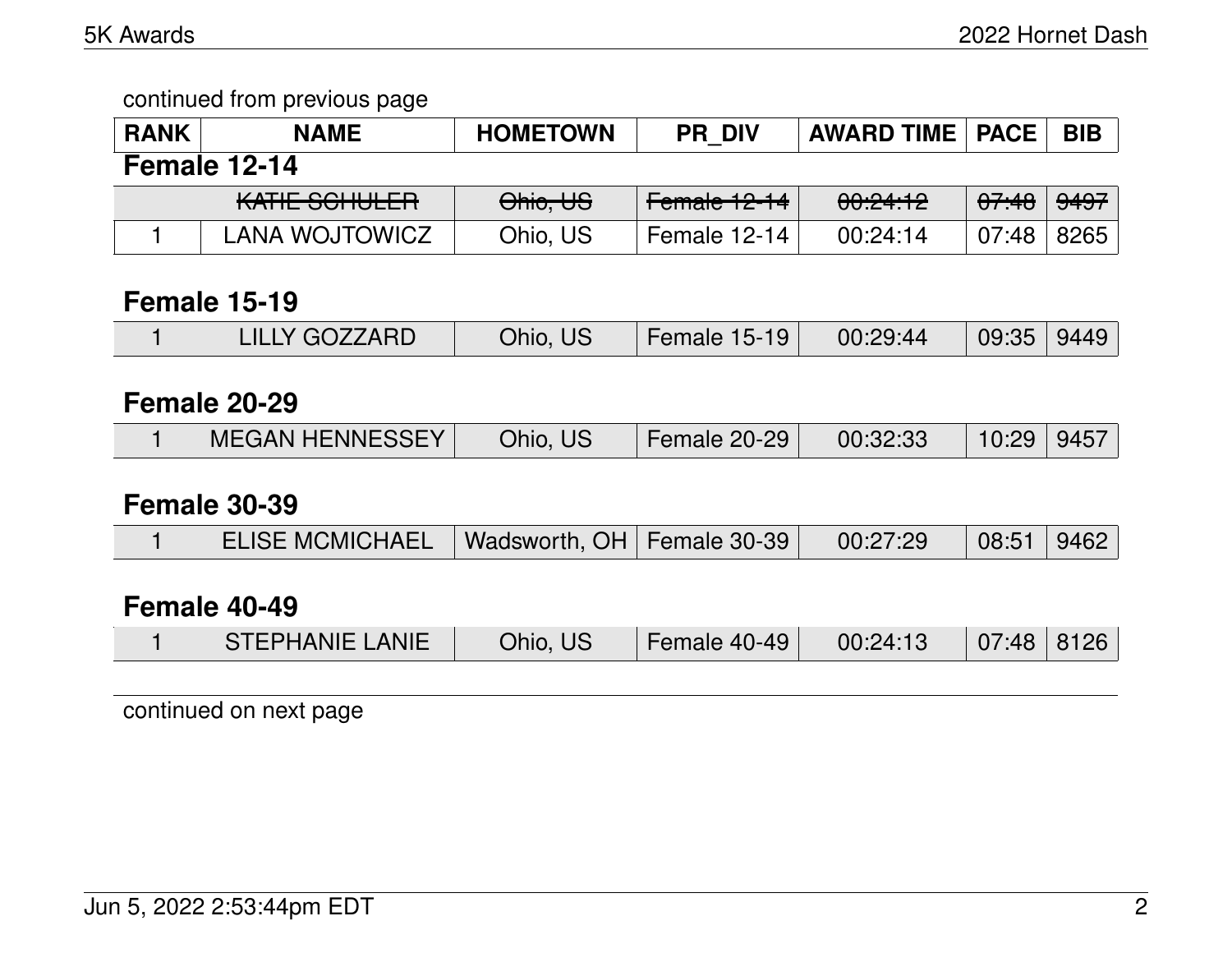continued from previous page

| <b>RANK</b> | <b>NAME</b>           | <b>HOMETOWN</b> | <b>PR DIV</b> | <b>AWARD TIME   PACE  </b> |              | <b>BIB</b> |
|-------------|-----------------------|-----------------|---------------|----------------------------|--------------|------------|
|             | <b>Female 50-59</b>   |                 |               |                            |              |            |
|             | <b>THERESA WRIGHT</b> | Medina, OH      | Female 50-59  | 00:26:27                   | 08:31   9513 |            |

### **Female 60-69**

|  | BARBARA FACIANA   Medina, OH   Female 60-69 |  |  | 00:31:01 | 09:59 9443 |  |
|--|---------------------------------------------|--|--|----------|------------|--|
|--|---------------------------------------------|--|--|----------|------------|--|

# **Male**

|  | ANIER<br>MAT | $J$ hio, $\sqrt{2}$<br>U5 | Male 50-59 | 00:20:45 | 06:4' | $\sqrt{2}$ |
|--|--------------|---------------------------|------------|----------|-------|------------|
|--|--------------|---------------------------|------------|----------|-------|------------|

### **Male 7 & Under**

|  | <b>ANDY MILKS</b> | Ohio,<br>US. | Male<br>&<br>/ Under | 7.49<br>00:27 | 08:58 | 9468 |
|--|-------------------|--------------|----------------------|---------------|-------|------|
|--|-------------------|--------------|----------------------|---------------|-------|------|

# **Male 8-11**

| <b>ZANE GARRISON</b><br>00:25:17<br>Ohio, US⊺<br><b>Male 8-11</b> |  |  |  |  |  | 08:08   8208 |  |
|-------------------------------------------------------------------|--|--|--|--|--|--------------|--|
|-------------------------------------------------------------------|--|--|--|--|--|--------------|--|

# **Male 12-14**

continued on next page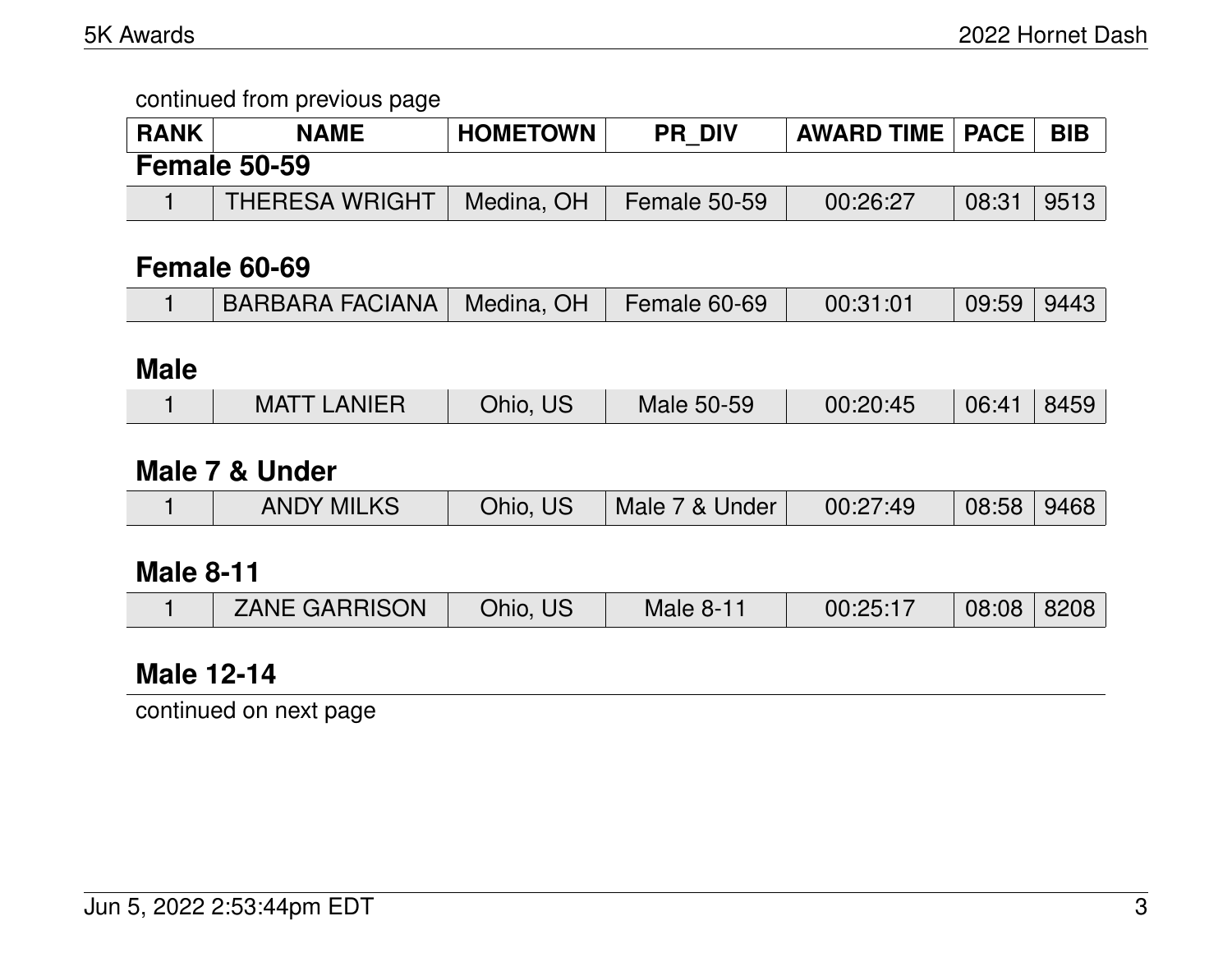### continued from previous page

| <b>RANK</b> | <b>NAME</b>          | <b>HOMETOWN</b> | <b>PR DIV</b> | AWARD TIME   PACE |                | <b>BIB</b> |
|-------------|----------------------|-----------------|---------------|-------------------|----------------|------------|
|             | <b>DANIEL SEELEY</b> | Ohio, US        | Male 12-14    | 00:21:54          | $07:03$   9518 |            |

### **Male 15-19**

| <b>BEN BOGGS</b><br>Ohio, US<br>Male 15-19<br>00:23:29<br>$07:34$   9404 |
|--------------------------------------------------------------------------|
|--------------------------------------------------------------------------|

### **Male 20-29**

### **Male 30-39**

|  | <b>CJ DRABIK</b> | Wadsworth, OH   Male 30-39 |  | 00:25:18 | 08:09 9436 |  |
|--|------------------|----------------------------|--|----------|------------|--|
|--|------------------|----------------------------|--|----------|------------|--|

### **Male 40-49**

|  | <b>RYAN TUORI</b> | Medina, OH | Male 40-49 | 00:21:43 | $07:00$   9506 |  |
|--|-------------------|------------|------------|----------|----------------|--|
|--|-------------------|------------|------------|----------|----------------|--|

### **Male 50-59**

| NATTI ANIIED<br><del>MALL LANLIT</del> | $\bigcap$ $\bigcup$ $\bigcap$<br><del>UMU. UU</del> | $M = FQ FQ$<br><b>Malc JU-JJ</b> | 0.00.4E<br><del>uu.zu.4J</del> | 06:41 | $\Omega$<br>ਾਜਹਰ । |
|----------------------------------------|-----------------------------------------------------|----------------------------------|--------------------------------|-------|--------------------|
| continued on next page                 |                                                     |                                  |                                |       |                    |